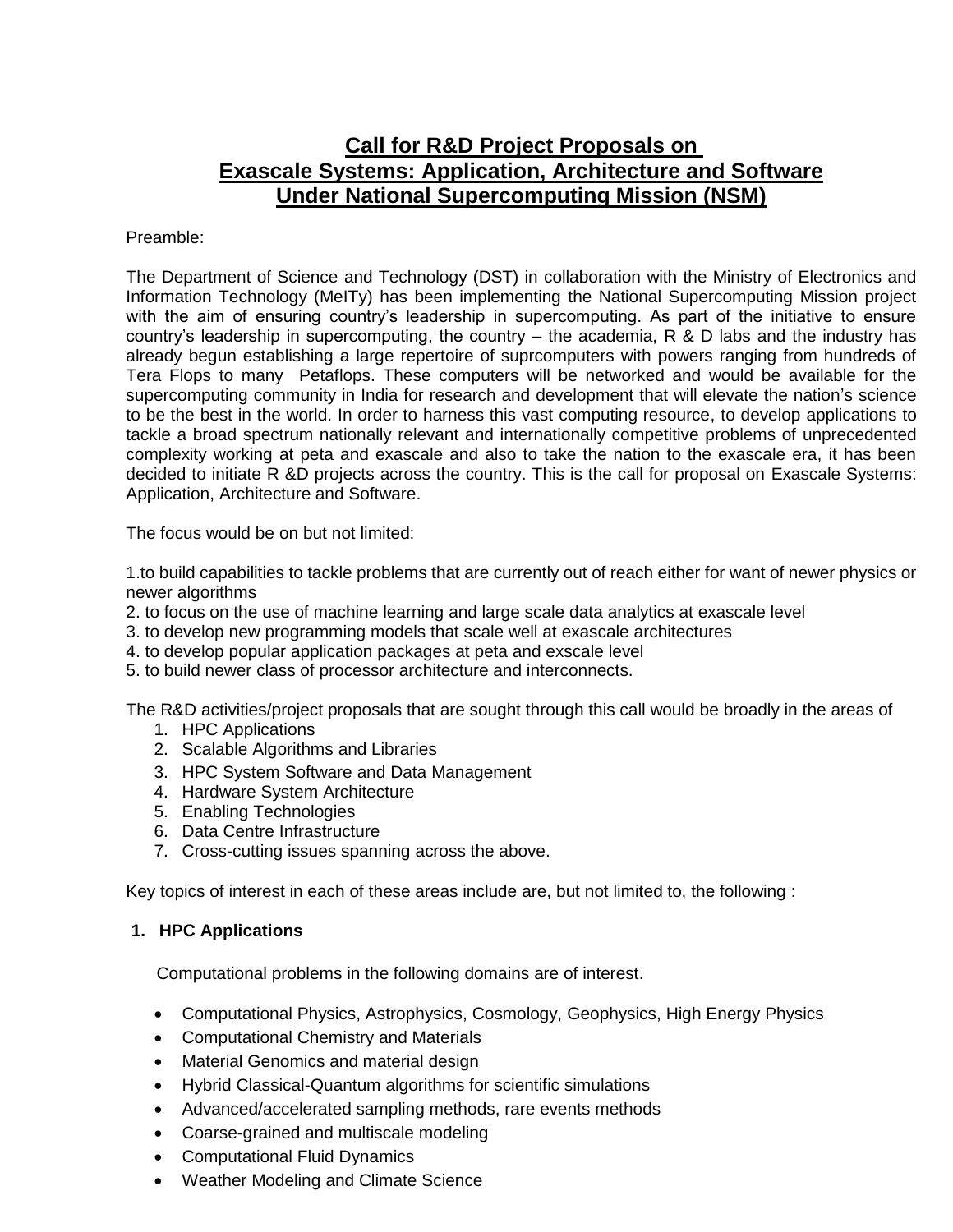- Space
- Computational Biology
- Biomolecular, biomedical modeling, epidemiological modeling and simulation
- Omics (Genomics and other)
- Computational Neuroscience
- Drug Discovery
- Health
- Energy
- Combustion
- Fusion Energy and Nuclear Security
- Quantum models, algorithms and information sciences
- Cryptography and Cryptanalysis
- Information Security
- Network Science
- Smart Cities

 In each of these areas, proposals aimed at the development of new computational methodologies, algorithms and applications addressing important problem areas are sought, especially scalable applications on exascale systems, as well as projects that aim to solve major scientific and engineering problems using computational approaches.

#### **2. System Software**

In area of HPC System Software, the following problems are identified as important research topics:

- Programming models, Languages, Compilers and Runtime Systems for heterogeneous HPC systems
- Productivity, performance and power-aware Framework for HPC Applications
- Application/Workload characterization of Exascale Applications and their Power/Performance Estimation Methodologies
- Performance and scalability characterization, and scalability bottleneck identification tools for large-scale applications
- Middleware for HPC (Runtime environments, Communication, Scheduling, Fault tolerance and Reliability, Power-awareness, Job schedulers)
- Frameworks for multi-component HPC applications
- Data management Software for Big Data Scientific applications
- Data management across the deep-storage hierarchy in HPC
- In-situ data management
- Storage and Parallel File System, and I/O middleware systems for Exascale Systems
- Software systems for the efficient use of the deep-memory and non-volatile memory (NVM) hierarchy; solutions of storage class persistent memory and other emerging memory technologies
- OpenHPC System software and Tool Development for Exascale Platforms
- Code generators, auto-tuners and optimizing compilers
- Tools for performance tuning, correctness testing and debugging
- Workflow management systems for efficient end-to-end computing and distributed workflows

### **3. System Architecture**

The following problems are identified as important research challenges: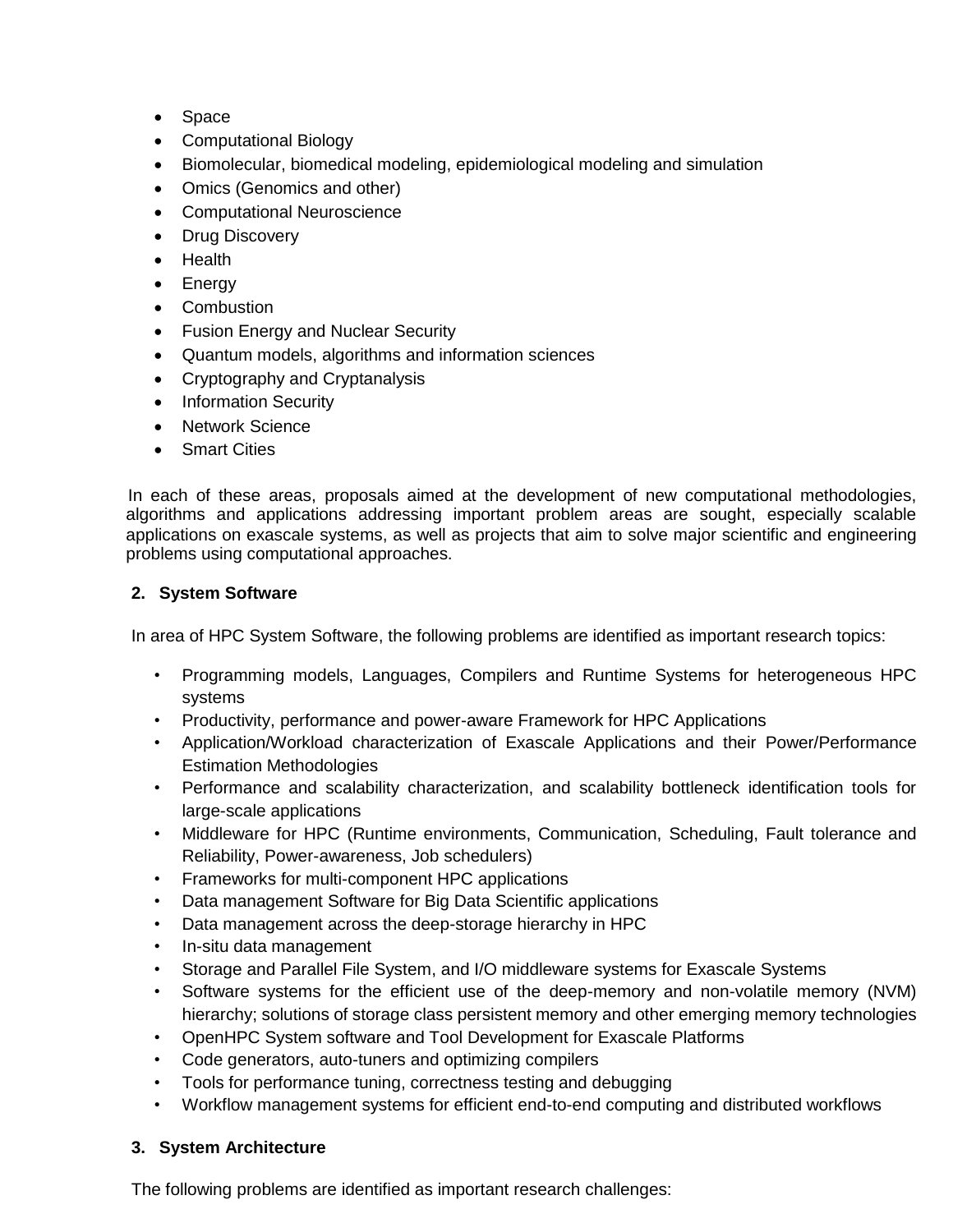- Application Specific Acceleration Designs (Customized hardware) / Low Power Design and Reconfigurable hardware for HPC
- Low-power processor /accelerator design
- Interconnect network Performance and Power-Aware designs, NoC designs
- Energy efficient HPC system design using low-power processors/memory, hybrid memory, compute-in-memory, etc.
- Heterogeneous system architecture designs
- Efficient Design Space Exploration
- Efficient hardware cooling designs/methods
- System architecture for data science and AI

#### **4. Scalable Algorithms & Libraries**

In the areas of Scalable Algorithm & Libraries, the research problems of interest include:

- Developing architecture- optimized mathematical libraries for heterogeneous architectures
- Auto-selection and auto-tuning of libraries
- Libraries for specific application domains
- Libraries for parallel I/O.
- Data analysis and visualization: Libraries and in-situ methods
- High-performance machine learning algorithms (HPC for ML) and Machine learning enabled HPC algorithms/simulations (ML for HPC)

#### **5. Enabling Technologies**

Under enabling technologies, newer technologies that will take HPC system design beyond Moore's Law will be explored. These include quantum, biological and quantum computing, quantum information sciences, neuromorphic computing, silicon photonics for high performance interconnect, approximate computing and in/near-memory computing, integration of compute, storage and network, etc.

#### **6. Data Centre Infrastructure**

Innovations in data center installation and integration, including research in power optimization, data center cooling, models and tools for heat flow in data centres and smart management, optimal rack design and cabling, are also encouraged.

#### **7. Cross-cutting Techniques**

Projects which cross-cut one or more of the above issues will also be of interest.